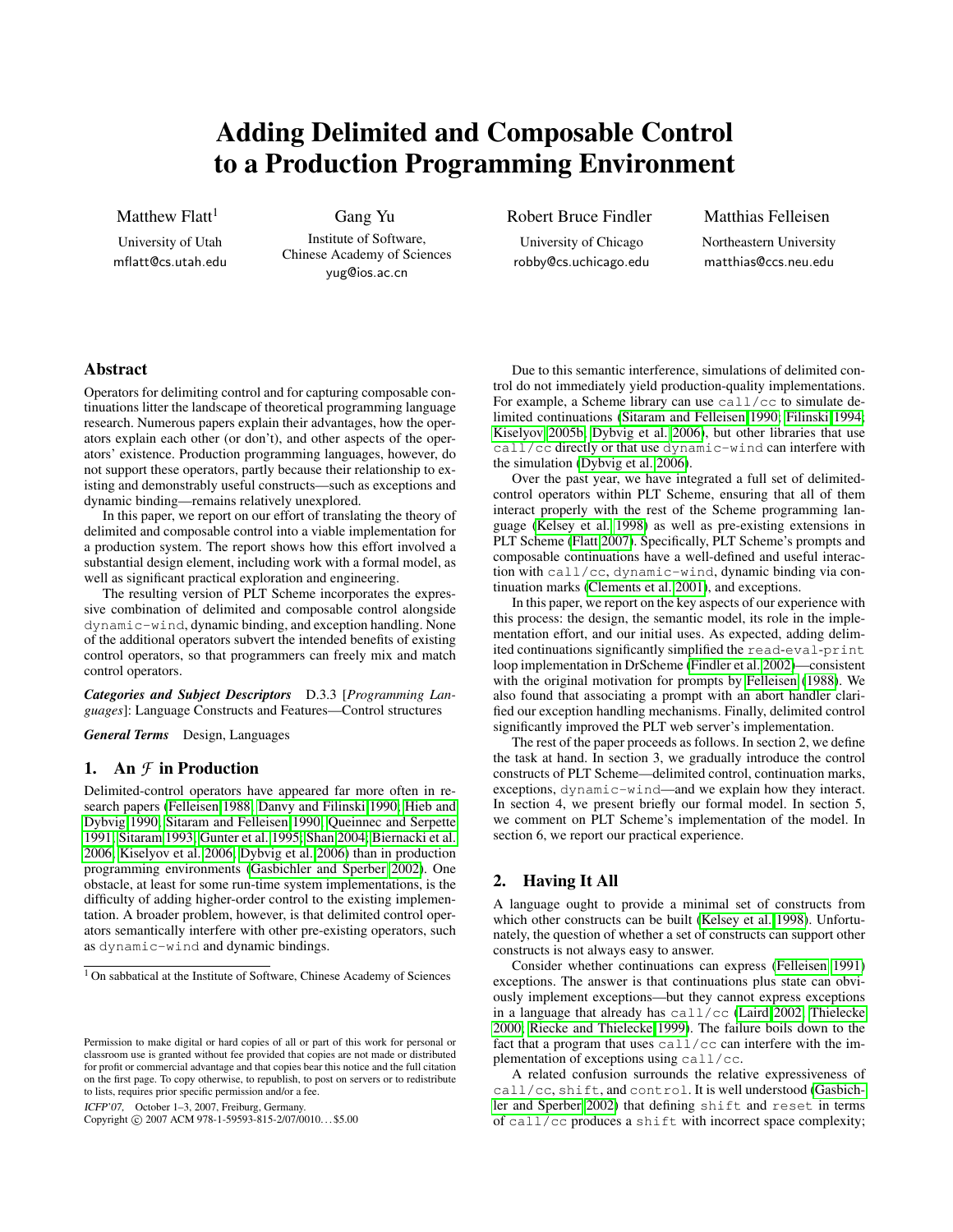continuation tails get captured by the call/cc encoding when they would not be captured by a direct implementation of shift. It is less widely noted that the [Danvy and Filinski](#page-11-1) [\(1990\)](#page-11-1) implementation of call/cc using shift,

$$
(\lambda(f) \left( \text{shift } k \left( k \left( f \left( \lambda(x) \left( \text{shift } c \left( (k x) \right) \right) \right) \right) \right) \right)
$$

has a similar problem. In particular, their implementations turns

$$
((\lambda(c)((call/cc call/cc)c)) (call/cc call/cc))
$$

into an infinite loop of unbounded size, instead of bounded size, because prompts inserted by shift pile up. Similarly, the simulations of control0 using shift by [Shan](#page-11-7) [\(2004\)](#page-11-7) and [Kiselyov](#page-11-22) [\(2005a\)](#page-11-22) are extensionally correct, but do not have the expected space complexity, again because prompts can pile up when using the simulated control0.

Certainly, some control operators can be implemented in terms of simpler control operators, especially when the simpler operators can be hidden to prevent external interference. The goal of our work, however, is *not* to implement a minimal set of operators for the core of a run-time system. Instead, our goal is to specify an expressive set of operators for all PLT Scheme programmers, not just to privileged modules. We consider it imperative that these operators smoothly function with the already existing operators and that they do not violate the existing operators' expected behaviors. Programmers can thus freely compose all of the constructs.

This goal drives our specification to include dynamic-wind and call/cc as primitives, and to build on a form of prompts that accommodates exception handling [\(Sitaram 1993\)](#page-11-5). In doing so, we help to fill a large gap between the frontiers of theory and practice:

- [Dybvig et al.](#page-11-10) [\(2006\)](#page-11-10) provide a thorough and up-to-date account of the theory and implementation of delimited continuations, but they note in closing that a complete account for a production language must include exceptions and dynamic-wind.
- [Gasbichler and Sperber](#page-11-11) [\(2002\)](#page-11-11) produced a direct implementation of shift and reset for Scheme48 [\(Kelsey and Rees](#page-11-23) [2007\)](#page-11-23). Their work has not yet become part of the Scheme48 distribution, partly because the interaction with dynamic binding, exceptions, and dynamic-wind was not worked out.[2](#page-1-0)

# 3. Intuition, Specification, and Rationale

Adding delimited and composable continuations to PLT Scheme involves four aspects:

- the actual linguistic mechanism of capturing and applying such continuations;
- the interaction with the existing dynamic-binding mechanism;
- its use to implement an exception handling mechanism; and
- the interaction with conventional, non-composable continuations and the dynamic-wind mechanism.

All of this is subject to the constraint that existing constructs must respect the control delimiter in the proper manner, while delimited and composable continuations must also respect the existing constructs' intended guarantees.

This section develops the intuition behind the revised implementation of control operators in PLT Scheme. Since intuition can be deceiving, we use stylized pictures that easily map to an executable reduction semantics [\(Matthews et al. 2004\)](#page-11-24) based on evaluation contexts.

Most programmers intuit a program's execution as processing one expression at a time, where some combination of a stack and

program counter specifies how to continue with the expression's result. A programmer using a functional language further understands that this deconstruction happens at the expression level: evaluating a sub-expression, as opposed to calling a function, pushes onto the evaluation stack:



In the above picture, the expression to evaluate is shown in a box, and the chain of circles for the context represents the current continuation. In each circle, [] indicates where a computed value is used in the continuation.

This picture of an expression and continuation corresponds directly to the usual way of defining a language with a reduction semantics, where evaluation is driven by a context grammar *E*:

$$
e ::= x | v | (e e)
$$
  
\n
$$
v ::= (\lambda (x) e)
$$
  
\n
$$
E ::= [] | (E e) | (v E)
$$

$$
E_I[(\lambda(x_l) e_l) v_l)] \longrightarrow E_I[e_I\{v_l/x_l\}]
$$

Formally, then, the continuation is the  $E_1$  that surrounds the current redex, and an evaluation step manipulates the redex term and continuation. Pictorially, an evaluation corresponds to manipulating the expression box and continuation chain:



Most reduction rules adjust only the expression box and the continuation frame just above it, but reduction rules for control operators may manipulate the whole chain.

## 3.1 Continuations and Prompts

In pictures, a  $\text{call}/\text{cc}$  operation that captures the current continuation copies the continuation chain into the redex box:



Applying a captured continuation replaces the entire current continuation with a captured one, filling the bottommost [] of the applied continuation with a given value:

<span id="page-1-0"></span><sup>2</sup> Michael Sperber, personal communication, 2007.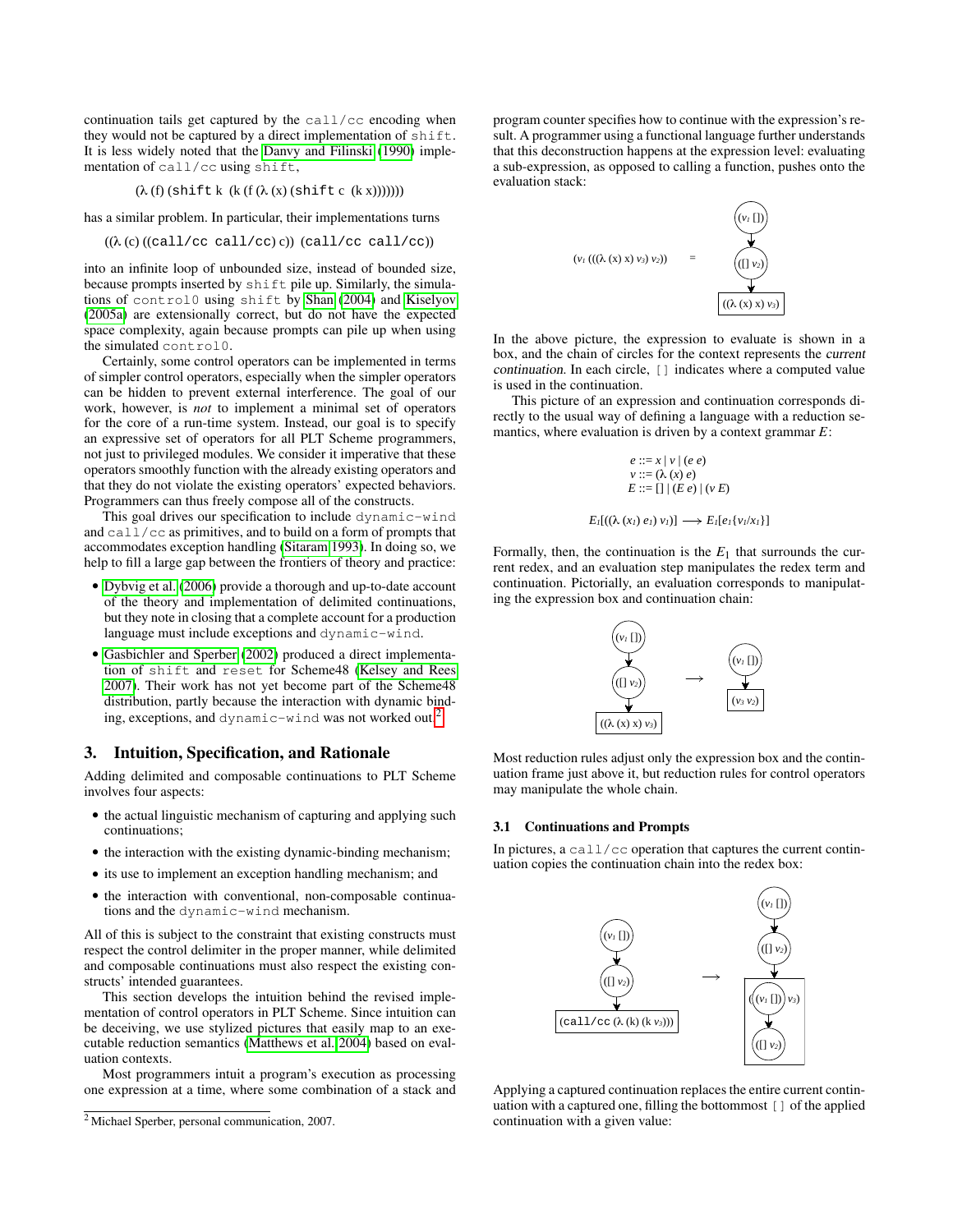



Formally, we model call/cc by extending the set of values to include captured continuations, marked with a cont wrapper:

| $v ::=    call / cc   (cont E)$                                                                |                         |
|------------------------------------------------------------------------------------------------|-------------------------|
| $E_l[(\text{call}/\text{cc}(\lambda(x_l)e_l))] \longrightarrow E_l[e_l](\text{cont }E_l)/x_l]$ | [call/cc <sub>1</sub> ] |
| $E_l[(\text{cont } E_2) v_l] \longrightarrow E_2[v_l]$                                         | [cont <sub>1</sub> ]    |

As an alternative to call/cc, we could add a call/comp operation to capture a composable continuation that extends the current continuation when applied, instead of replacing it:





 $\rightarrow E_I[(\& E_2[e_I\{(\text{comp } E_2)/x_I\}])]$ 

 $E ::= ... | (* E)$ 

*E<sub>1</sub>*[( $\& E_2$ [(call/comp ( $\lambda(x_1) e_1$ )]]] [call/comp<sub>3</sub>]

ing effect of prompts on non-composable continuations can help programmers create composable abstractions. For example, a programmer can wrap a prompt around a callback procedure, so that the callback's implementation can use continuations without gaining access to the dynamic context of the actual call. One such example is the call to eval in the implementation of a read-evalprint loop (REPL). It is a callback that should not allow access to (or be affected by) the implementation of the REPL [\(Felleisen](#page-11-0) [1988\)](#page-11-0). As we consider the interaction of prompts with other control operations, we want to ensure that this encapsulation property of prompts is preserved.

Non-composable continuations can be expressed in terms of composable continuations if we add an abort mechanism to the language. Although abort is often bundled together with the capture operation [\(Felleisen 1988;](#page-11-0) [Danvy and Filinski 1990;](#page-11-1) [Dybvig et al.](#page-11-10) [2006\)](#page-11-10), we provide it separately in anticipation of its interaction with other operations, especially dynamic-wind. The abort operator drops the current (delimited) continuation, substituting a given value in its place:



 $E_I[(\& E_2[(\text{abort } v_I)])] \longrightarrow E_I[v_I]$  [abort<sub>4</sub>] where  $E_2 \neq E_3[(\& E_4)]$  for any  $E_3$ ,  $E_4$ 

With respect to the many composable control operators in the literature, we have opted for a variant where capture does not include the delimiting prompt, and composition does not introduce a prompt. Previous work explores the design space related to this choice in depth [\(Shan 2004;](#page-11-7) [Kiselyov 2005a;](#page-11-22) [Biernacki et al. 2006;](#page-11-8) [Dybvig et al. 2006\)](#page-11-10); when taking into account space complexity, only the design that does not include or add a prompt is known to express the others [\(Dybvig et al. 2006\)](#page-11-10).

We designate a composable continuation in pictures by placing an arrow at its top. The formal semantics uses comp instead of cont.

Realistic implementations do not provide composable continuations in quite this way, however. In a realistic continuation, the initial frame terminates the computation, perhaps by exiting a process at the OS level, so that composition is not useful. Useful composition requires a way to delimit the captured continuation, so that it does not include the process-terminating frame.

One way to delimit a continuation is to include a special kind of continuation node, a *prompt* (represented by  $\frac{1}{2}$ ), that determines the end of the chain: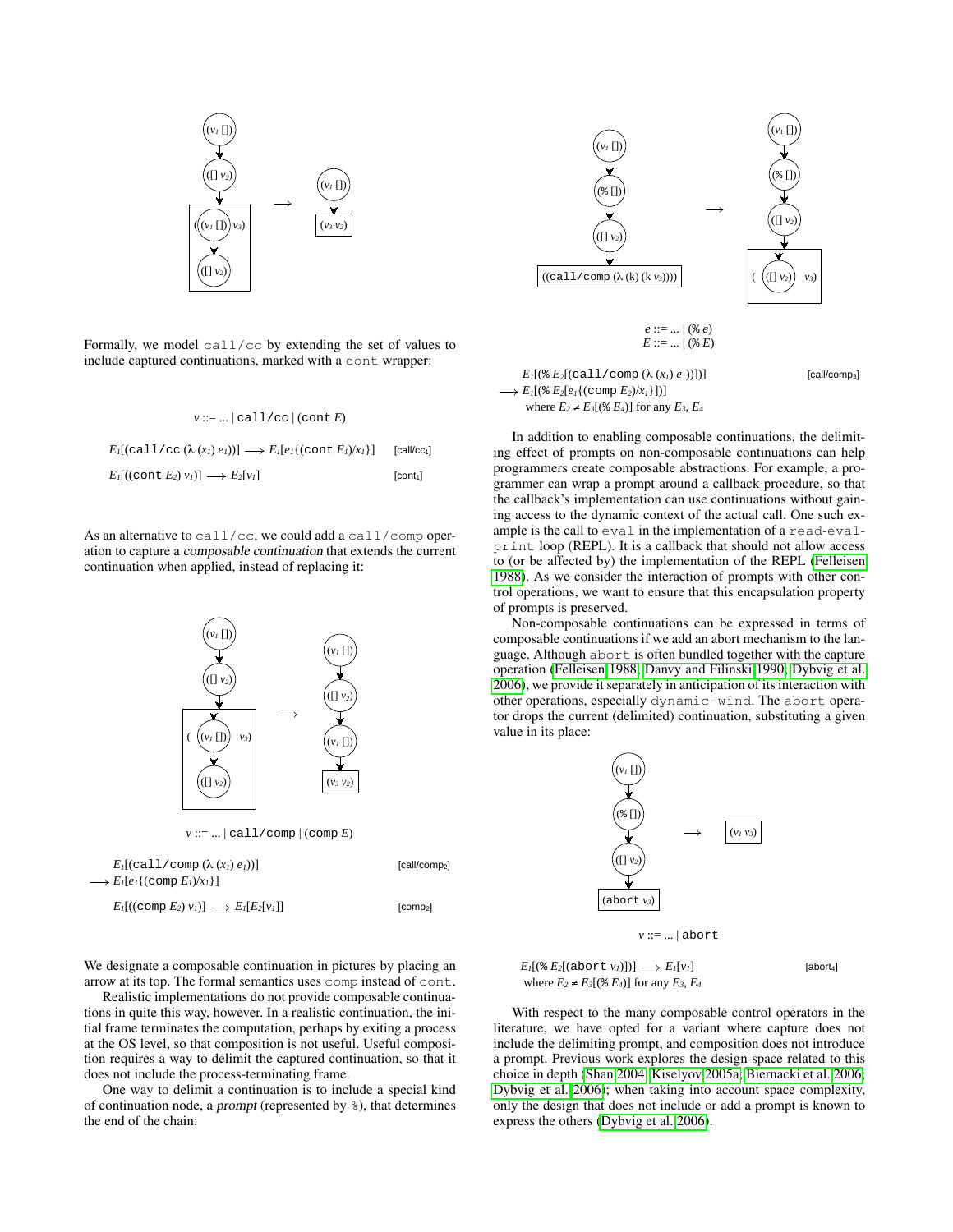In summary, our primitives for delimited control include prompts, aborting to a prompt, capturing a continuation up to a prompt, and composing the current continuation with a captured continuation.

## <span id="page-3-1"></span>3.2 Dynamic Binding via Continuation Marks

For bindings that are associated with a dynamic context instead of a lexical context, a delimited continuation should capture a corresponding delimited set of dynamic bindings [\(Kiselyov et al. 2006\)](#page-11-9). PLT Scheme supports such dynamic bindings through continuation marks [\(Clements et al. 2001\)](#page-11-16). A distinguishing feature of continuation marks is that they provide a particular guarantee about space consumption for bindings added in tail position with respect to existing bindings. This extra facet of continuation marks makes them suitable for use in debugging instrumentation [\(Clements et al.](#page-11-16) [2001\)](#page-11-16), security checks [\(Clements and Felleisen 2004\)](#page-11-25), and redundant contract elimination [\(Herman et al. 2007\)](#page-11-26) in languages that guarantee tail recursion.

As the name suggests, a continuation mark is intuitively attached to a continuation frame. Each mark  $(v_7 \triangleright v_8)$  pairs a key  $v_7$ with a value  $v_8$ , and each continuation frame can have any num-ber of marks with distinct keys.<sup>[3](#page-3-0)</sup> More precisely, a frame's marks are associated with its []; the pictures work best when we draw a frame's bindings on the node below it:



 $[(\text{wcm } w \ E_l), v_l, e_2]$ <sub>marks</sub>  $=[[E_l, v_l, e_2]]$ <sub>marks</sub> where  $v_I \notin \text{Dom}(w)$ ... *completed later in figure [1](#page-9-0)* ...

As illustrated above, a current-marks procedure returns the list of all bindings in the current context for a given key, starting with the nearest binding.

The call/cm procedure adds or replaces a binding in the current continuation's immediate frame:



 $E_I[(\text{wcm } (\dots (v_3 v_5) \dots) (\text{call } / \text{cm } v_3 v_4 (\lambda () e_I))))]$  [wcm-set<sub>6</sub>]  $\longrightarrow E_I[(\text{wcm } (\dots (v_3 \, v_4) \, \dots) \, e_I)]$ 

*E1*[(call/cm *v1* ...)] [wcm-intro6]  $\longrightarrow E_I[(\text{wcm }() \text{ (call } / \text{cm } v_I \ldots))]$ where  $E_1 \neq E_2$ [(wcm (...) [])] for any  $E_2$ 

Since call/cm replaces any existing binding instead of creating a new one, inserting call/cm calls with a fixed number of keys does not change the asymptotic space consumption of a program.

Naturally, capturing a delimited sequence of continuation frames also captures the marks associated with each frame. The marks associated with the delimiting prompt frame's [] are included, since they were added inside the prompt:



 $E_I[(\& E_2[(\text{wcm } w \text{ (call } / \text{comp } (\lambda (x_I) e_I))))])]$  [call/comp<sub>7</sub>]  $\longrightarrow E_I[(\&E_2[e_I\{(\text{comp }E_2)/x_I\}])]$ where  $E_2 \neq E_3$ [ $\left( \frac{8}{2} E_4 \right)$ ] for any  $E_3$ ,  $E_4$ 

The marks associated with the call/comp redex need not be captured, because the redex corresponds to the innermost [] in the captured continuation, which is filled with a value when the continuation is composed. That is, at compose time, there is no opportunity to call current-marks in the innermost [] of a captured continuation.

The marks drawn on an outermost captured frame, meanwhile, correspond to the redex frame at composition time. If the composing redex already has marks, those existing marks must be merged with (or replaced by) marks from the captured continuation:

<span id="page-3-0"></span> $3$  The subscripts on  $v_7$  and  $v_8$  are arbitrary, but meta-variables with the same subscript tend to play the same role across all examples.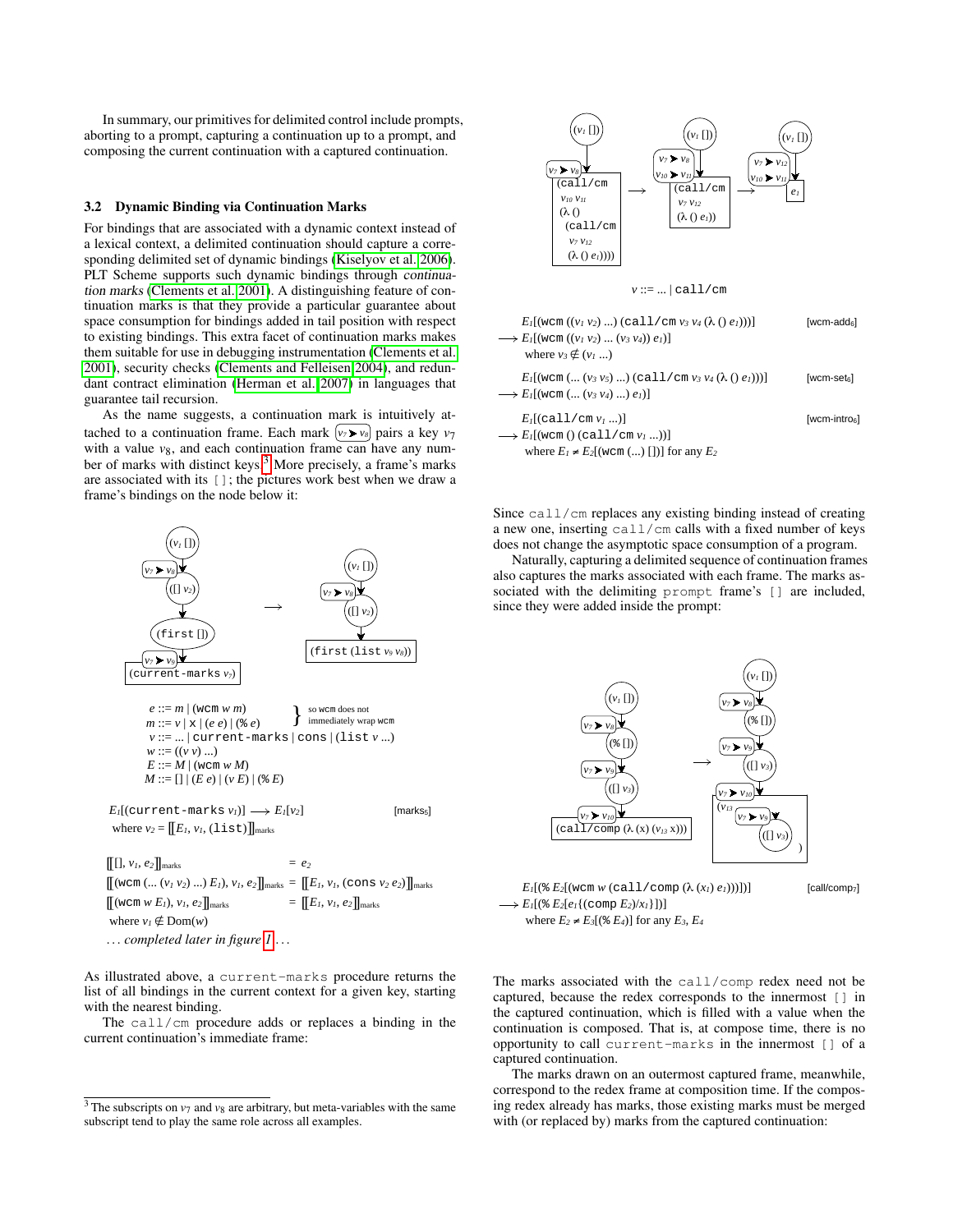

 $= (call/cm v_1 v_2 (\lambda () [[(wcm ((v_3 v_4) ... ) e_l)]]$ wcm))

... *completed later in figure [1](#page-9-0)* ...

This merging reflects the interaction of tail-call guarantees for both continuation marks and our composable continuations.

One more detail requires attention: as defined, currentmarks inspects the marks of the complete continuation, potentially defeating the encapsulation that is supposed to be provided by prompt. Therefore, current-marks must stop at the innermost prompt:



In summary, our primitives for dynamic binding are currentmarks and call/cm. Dynamic bindings are captured along with their associated continuations frames in a natural way; space guarantees are preserved by capturing and merging bindings consistently at the boundaries of continuations.

#### 3.3 Exception Handling

Although the Scheme standard [\(Kelsey et al. 1998\)](#page-11-14) does not deal with exceptions, both PLT Scheme and a draft report for Scheme [\(Sperber \(Ed.\) 2007\)](#page-11-27) include a two-layer design for exception handling:

• A low-level layer provides the mechanism for binding an exception handler for a dynamic context. It also supports chaining to the next deeper handler without leaving the dynamic context of the expression that threw the exception, in case the handler can recover from the exception and resume the computation:<sup>4</sup>



• A high-level layer is analogous to try–catch in Java. It provides the mechanism for dispatching to a specific handler based on the kind of the exception, and also for calling the handler in the context of the catching expression instead of the throwing expression. The latter is the interesting facet:



The constructs prescribed in the preceding subsections suffice to implement handle, catch, and raise, instead of making exception operators primitive. For the low-level layer, continuation marks support the binding of an exception handler to a dynamic context, and the list of mark values returned by current-marks supports the implementation of chaining. For the high-level layer, prompts and aborts support escaping to the context of an exceptioncatching expression.

A prompt that is used to short-circuit a computation, however, can interfere with a prompt that is installed by catch:



To avoid this collision, we can distinguish prompts by using tags, just as the balloons above suggest [\(Sitaram and Felleisen 1990\)](#page-11-3). Then, prompts for orthogonal purposes using distinct tags can be composed in a larger program. To support prompt tags, we change the % form to start with a tag expression, and we change call/comp and abort to specify a tag:

<sup>4</sup> For simplicity, we ignore details concerning the exception handler that is in effect while running an exception handler, though the draft-standard details fit in our model and implementation.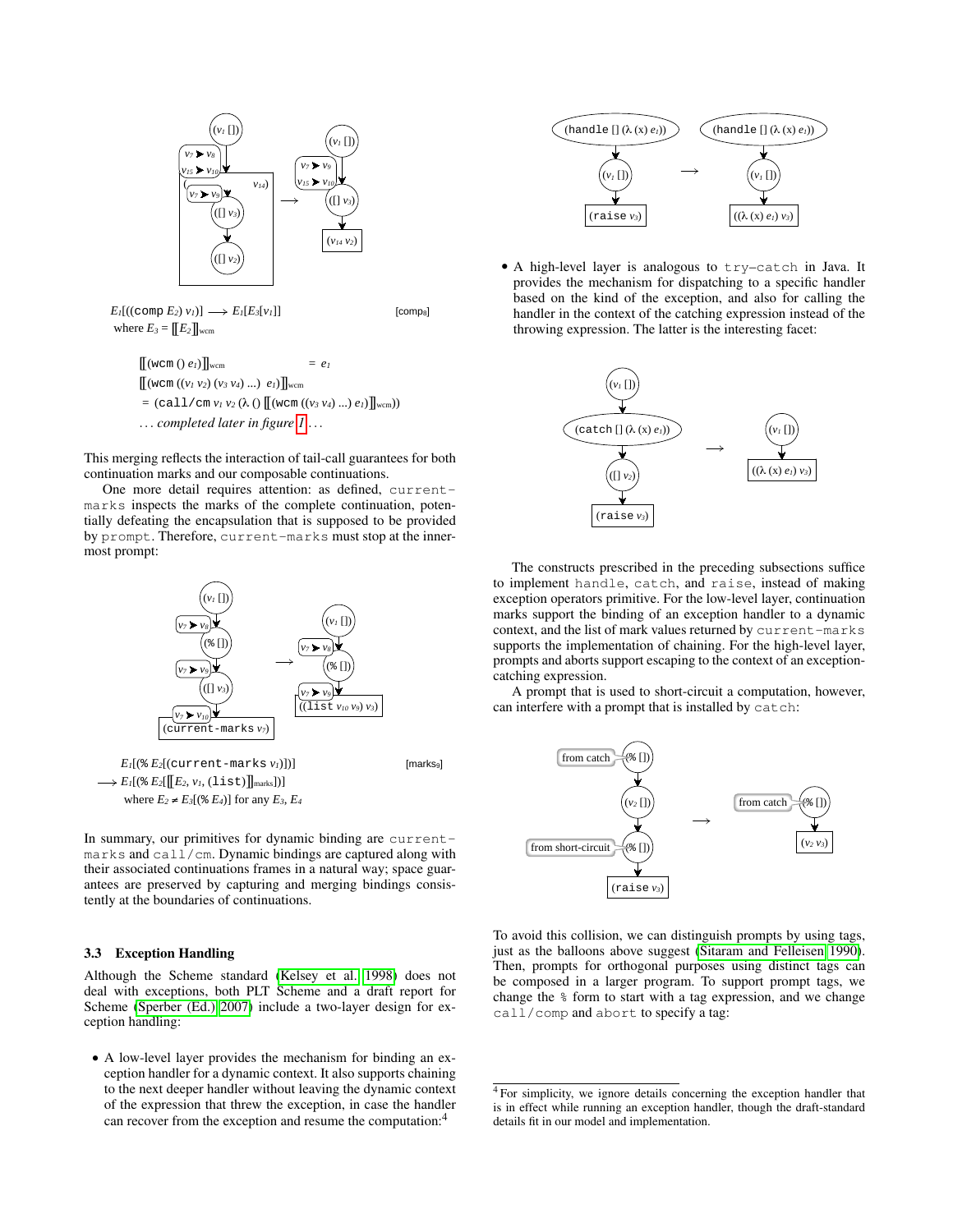

We also change current-marks to require a prompt tag in addition to a mark key. For getting marks, capturing a continuation, or aborting, a prompt tag acts as a kind of capability: the current continuation must include a prompt using the tag.

Along the same lines as distinguishing different kinds of prompts, adding an abort handler to % helps distinguish normal returns from aborts [\(Sitaram 1993\)](#page-11-5):



where  $E_2 \neq E_3[(\frac{1}{6} v_1 E_4 v_4)]$  for any  $E_3$ ,  $E_4$ ,  $v_4$ 

Abort handlers serve a more general purpose than implementing catch. For example, the reset half of a shift–reset [\(Danvy](#page-11-1) [and Filinski 1990\)](#page-11-1) can be implemented by using % and an abort handler that re-installs the prompt before applying the abort argument. This pattern leads to implementations of shift, reset, control, and prompt that work sensibly together, just as in Kise-lyov's simulation [\(Kiselyov 2005b\)](#page-11-13); see the control.ss library distributed with PLT Scheme for details.

Prompt tags and handlers can be implemented in terms of prompts without tags and handlers, but the untagged prompt operators must be hidden from application programmers [\(Sitaram and](#page-11-3) [Felleisen 1990\)](#page-11-3). Thus, from a programmer's perspective, tagged prompts with handlers act as the primitives. Fortunately, these primitives easily express other control operators with distinguished prompts [\(Gunter et al. 1995;](#page-11-6) [Queinnec and Serpette 1991;](#page-11-4) [Hieb and](#page-11-2) [Dybvig 1990\)](#page-11-2); again, see the control.ss library for details.

Defining exception handling in terms of tagged prompts and continuation marks leads to the right interaction of exception handlers and delimited control: delimited continuations capture (only) exception handlers installed within the delimited region; a program cannot directly access an exception handler beyond the prompts whose tags are accessible; and exception-handler chaining uses the chain in place at the time that an exception handler is called, as opposed to the chain in place when the exception handler is bound.

The only way that exception handling needs further primitive support is to establish a specific protocol for exceptions. That is, to allow primitive operations to raise exceptions, a mark key must be specified for binding handlers via handle. The catch form then can be implemented using handle and its own private prompt tag. In addition, a default prompt tag might be specified as the target for escapes by a built-in default handler:

$$
(\text{handle } e_I (\lambda(x) e_2))
$$
  
= (call / cm  
handle-mark-key (λ(x) e<sub>2</sub>)  
(λ () e<sub>1</sub>))

(catch *e1* (λ (x) *e2*)) = (% catch-tag (handle  $e_l$   $(\lambda$   $(x)$  (abort catch-tag x)))  $(λ (x) e<sub>2</sub>))$ 

$$
\begin{aligned} \n(\text{raise } v_i) &= (\text{default} - \text{exn} - \text{handler} \\ \n(\text{fold } (\lambda(v \, h) \, (h \, v)) & \\ v_i & (\text{current} - \text{marks} \, \text{ handle} - \text{mark} - \text{key}))) \n\end{aligned}
$$

In summary, we have no need to introduce specific primitives for exceptions. In support of exceptions and other abstractions built with delimited-control operators, however, we add tags and abort handlers as primitive features of prompts.

## 3.4 Dynamic Wind

When interacting with external processes, a portion of a computation may need to modify the state of the world on entry to, and on exit from, a computation [\(Friedman and Haynes 1985\)](#page-11-28). For example, a computation may depend on a file that is opened for writing. Scheme's dynamic-wind allows such state to be prepared and finalized when jumping into or out of the middle of a computation via continuations.

A dynamic-wind call consumes three thunks: a pre-thunk to prepare state, a body-thunk to run the computation, and a postthunk to finalize state. In the absence of continuation applications, the pre-thunk is run for its side-effect, the body is run to obtain a result for the dynamic-wind call, and then the post-thunk is run for its side-effect before returning from the dynamic-wind.

When a computation wrapped by a dynamic-wind is aborted, then the corresponding post thunk is executed. Similarly, when a continuation application resumes a computation that is wrapped by dynamic-wind, then the corresponding pre-thunk is run.

Pictorially, we can represent pre- and post-thunks in a continuation as spurs on a dw node that is produced by a dynamic-wind call. Aborting a computation runs spurs on the right, in the order that they are encountered by a line simulating the abort: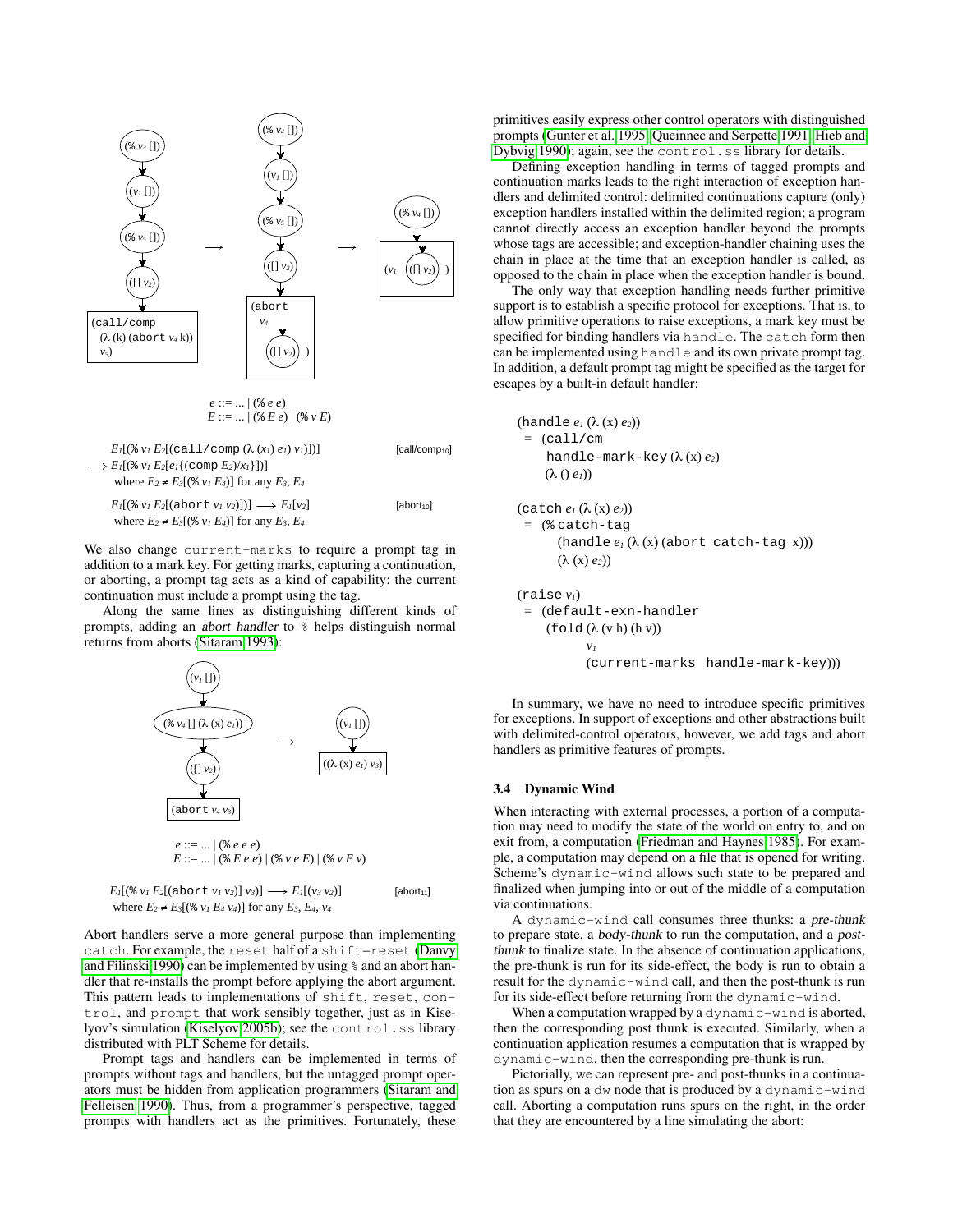

Applying a continuation runs through the left spurs:



Before pinning down more precisely what it means to run a spur, there is an additional facet of Scheme's dynamic-wind to consider. Suppose that a computation involving an open file itself uses continuation jumps internally. Since the jumps are confined within the computation that uses the file, the file should not be closed and then re-opened (which can have any number of externally visible effects) for the internal jumps.

Given this background, we can now restate our goal for combining abort and composable continuations with call/cc and dynamic-wind: they must interact so that the programmer's intended effects are paired with the intended computations, no matter how the computations are composed.

Prompts provide a good way to think about this problem, and the control filters of [Hieb et al.](#page-11-29) [\(1994\)](#page-11-29) provide dynamic-wind-like behavior with delimited continuations. The designers of Scheme, however, were confined to a language without prompts; in extending PLT Scheme, in turn, we are confined by the existing code base to provide call/cc and dynamic-wind in a way that is consistent with Scheme.

To make use of dynamic-wind without prompts, Scheme programmers envision their computation as a tree, where a continuation application jumps from one leaf in the tree to another:



When such a jump occurs, the pre- and post-thunks of the common part of the tree are ignored; only those in the different parts are run. The Scheme programmer's tree does not fit the picture of eval-

uation that we have been using (i.e., evaluation from one chain to

another chain). The graphical intuition carries over to our pictures, however, if we juxtapose the source and destination contexts for a continuation application within a single chain. Specifically, if we draw the redex box to the right of the current continuation, instead of below it, and if we outline the part of the current and target continuations that are the same, then we can infer the Schemer's tree:



That is, continuation application has to compare the current (up to the prompt) continuation and target continuation to see whether they have a common prefix.

Still, the graphical identity reflected by the dotted box is not quite the same identity as the tree nodes in a Scheme programmer's intuition. The tree nodes correspond to frame creations, not to frames that happen to be textually equivalent. In particular, two dw frames might have the same pre- and post-thunks, but correspond dynamically to opening different files. To enable the detection of dynamically equivalent dw frames, the evaluation of dynamicwind must generate an identity for the frame, which we draw as a variable in the frame. Evaluation of a continuation jump can then use the identities of dw frames to determine sharing:



Without composable continuations, a dw frame with a specific identity always appears at most once in a continuation, which simplifies the comparison for common chains. With composable continuations, however, a programmer can capture a group of dw frames and then re-assemble them with multiple instances and different intermediate frames:

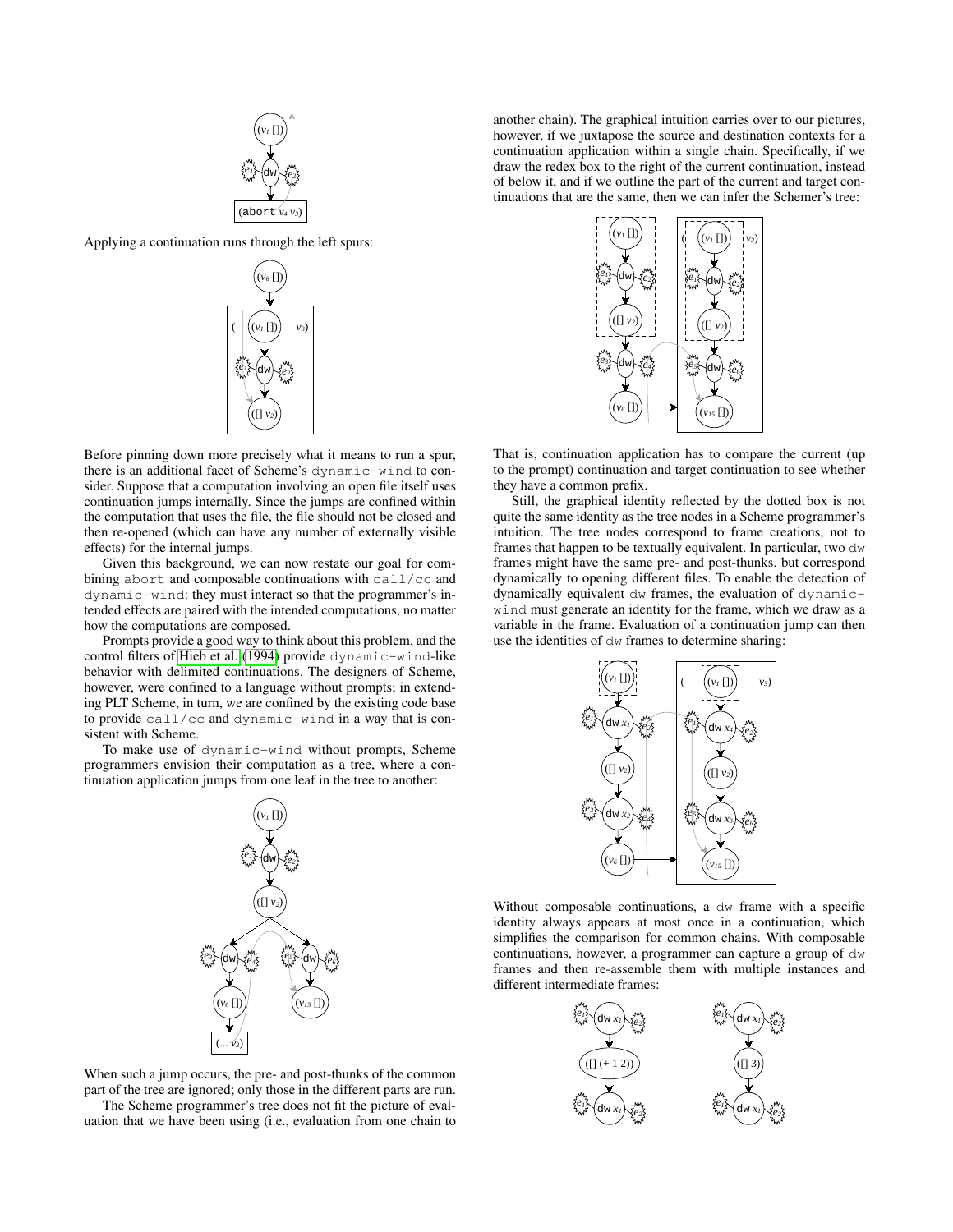Should these continuations be treated the same or different when jumping from one to the other? Treating them as different turns out to be impractical, because it can expose compiler optimizations. That is, a compiler might optimize  $(+ 1 2)$  to 3; if frames are really compared at the level of their content, then such optimization differences become detectable within the language (which is generally against the spirit of optimizations). Our solution is to make comparison consider *only* the dw frames when determining continuation sharing, so no pre- or post-thunks would execute when jumping from one of the above continuations to the other.

Only *prefixes* with the same dw frames are a match. For example, when jumping from the first to the second of the following continuations:<sup>[5](#page-7-0)</sup>



both of the post-thunks (*e*<sup>4</sup> and *e*2) in the left-hand continuation are run, and then the pre-thunk  $(e_3)$  of the right-hand continuation is run. Even though both continuations have a dw frame labelled  $x_2$ , the frame is not in a common prefix, even ignoring non-dw frames. In particular, the pre- and post-thunks associated with the *x*<sup>2</sup> frame may behave differently depending on side-effects from the  $x_1$  frame's thunks, so the  $x_1$  frame's thunks should be run.

Having determined the way that gray arrows are drawn, we know which pre- and post-thunks are expected to run. We must still say exactly how they are to be run, and our specification must address three points:

• Each pre- or post-thunk should be executed in the dynamic environment of its dw frame, which may not match either the source or target continuations. For example, in



 $e_2$  should be executed in a context where  $v_7$  is dynamically mapped to  $v_{10}$ , whereas  $e_4$  should be evaluated in a context where  $v_7$  is mapped to  $v_{11}$ .

• A pre- or post-thunk may itself capture a continuation, abort, or apply a continuation. Although the current Scheme standard leaves this case unspecified [\(Kelsey et al. 1998\)](#page-11-14), both the PLT Scheme documentation and a recent draft standard [\(Sperber](#page-11-27) [\(Ed.\) 2007\)](#page-11-27) specify the behavior of continuation jumps in preand post-thunks.

<span id="page-7-0"></span><sup>5</sup> To arrive at this corner case, suppose that the continuation



is composed in the context  $([ ] v<sub>2</sub>)$  with a value that captures a noncomposable continuation, then composed again in  $(\text{dw } x_1 \, e_1 \, (\nu_1 \, []) \, e_2)$ , with the next step as a jump to the non-composable continuation.

• In addition to installing thunks for the jump of continuations, dynamic-wind must evaluate the pre-thunk on normal entry and the post-thunk on normal exit. As always, the pre-thunk must be evaluated in a context that does not include its dw frame, and the same for the post-thunk.

To address these points, we define dynamic-wind and continuation application in a way that shifts pre- and post-thunks into the usual redex position, for which we are already defining dynamic binding and continuation manipulation.

We need three rules for dynamic-wind independent of continuations. The first turns a dynamic-wind into a dw, generating an identifier for the dw, and shifts the pre-thunk into the redex:



*see formal rule* [dw] *in figure [1](#page-9-0) below*

At this point, a dw expression has been created, but it is a subexpression in a continuation, as opposed to being a continuation frame directly, so it does not yet create spurs in the continuation. Thus, the pre-thunk is run without spurs for its corresponding dw form. The generated begin continuation frame eventually discards the result from the pre-thunk, since it is executed only for its effect.

As the pre-thunk produces a value—suppose that  $e_1$  locally reduces to  $v_1$ , which is discarded—the  $dw$  form shifts into its own frame with spurs, and the body expression  $e_2$  becomes the redex:



*see formal rule* [begin-v] *in figure [1](#page-9-0) below*

As the body expression produces a value—suppose that  $e_2$  locally reduces to  $v_2$ —the dw frame is removed, the result value is recorded in a new begin frame, and the post thunk is moved into the redex position:



*see formal rule* [dw-result] *in figure [1](#page-9-0) below*

Again, the post-thunk is run in a context without spurs from its own dw. The value from the post-thunk is discarded via the generated begin expression.

Finally, the rules for continuation jumps with dw rely on an inferred gray arrow to determine the first pre- or post-thunk to run. Given this first thunk, the continuation and redex are transformed to evaluate the thunk's body in the correct dynamic context. Since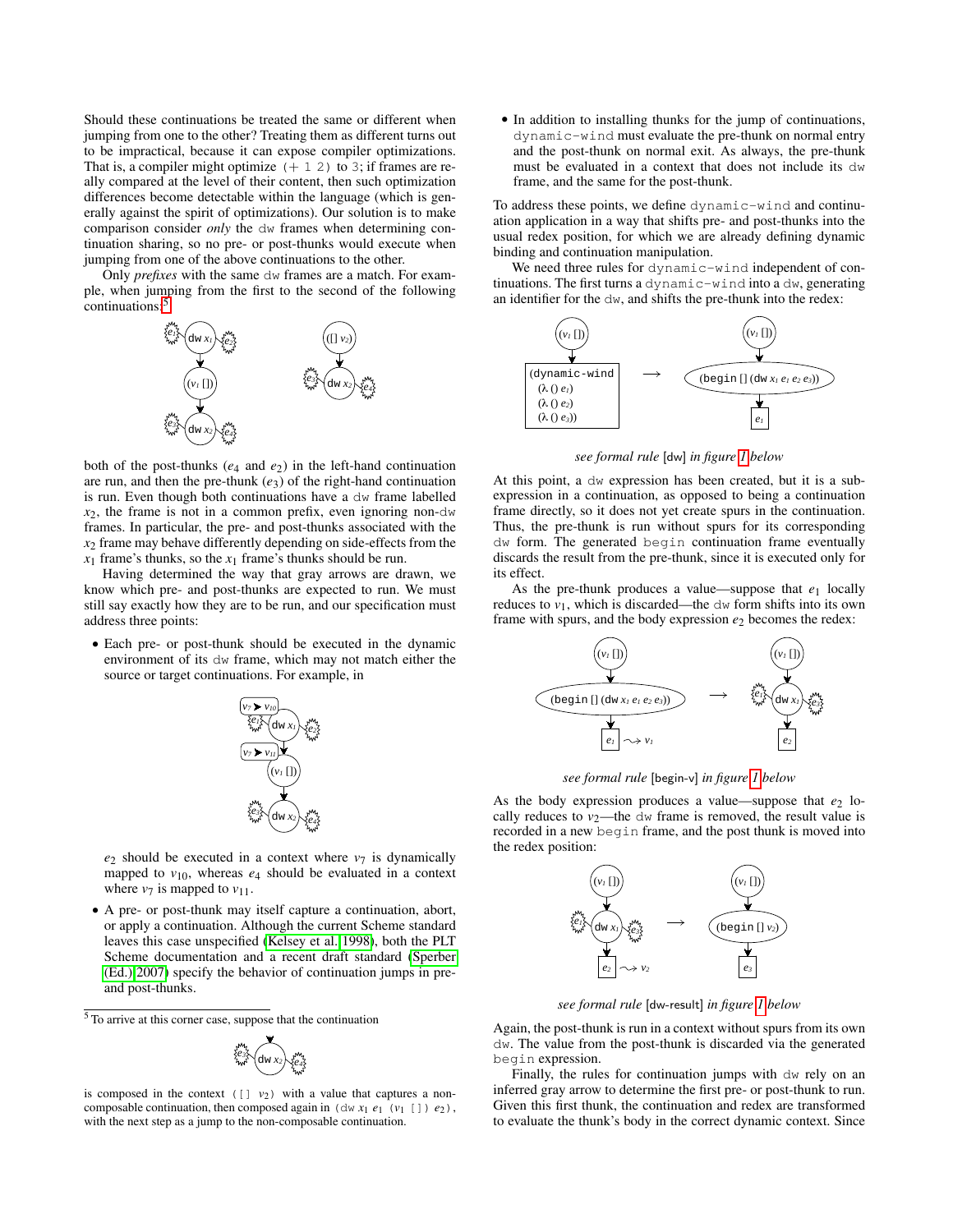there are three forms that trigger jumps, we end up with three new pictures: one for aborting, one for applying a composable continuation, and one for applying a non-composable continuation.

If aborting triggers a post-thunk, then the transformation trims the continuation through the dw frame, and otherwise resembles a normal dynamic-wind return:



*see formal rule* [abort-post] *in figure [1](#page-9-0) below*

The original abort is preserved in the transformation, so that it continues when the post-thunk completes. Eventually, when no preor post-thunks need to run, our earlier rule completes the abort.

If applying a composable continuation involves pre-thunks, the transformation composes the continuation down to the dynamicwind frame. A generated begin frame composes the rest of the continuation within a dw form:



*see formal rule* [comp-pre] *in figure [1](#page-9-0) below*

Again, a continuation application is preserved in the transformation so that the composition continues after pre-thunk is finished.

Calling a non-composable continuation may involve either a pre- or post-thunk. The transformation partially adjusts the current continuation, as in the composable case. Unlike the composable case, however, the target continuation itself is not adjusted. Instead, further evaluation relies on recomputing the shared tree to determine the next thunk to run:



*see formal rule* [cont-post] *in figure [1](#page-9-0) below*

In the picture,  $\blacksquare$  stands for the continuation application in the redex box. Essentially the same pictorial rule works for pre-thunks, where captured continuation frames before the pre-thunk dw, if any, are copied to the current continuation.

Omitted from the last picture is the detail that a non-composable continuation must embed a prompt tag as well as a chain of continuation frames, because sharing must be determined with respect to a particular prompt. See figure [1](#page-9-0) for the complete rule.

In summary, direct support for Scheme-style dynamic-wind implies direct support for non-composable continuations, because the latter implies an algorithm for selecting pre- and post-thunks that does not fall out from the other operations. At the same time, the specification of continuation aborts and composition must change so that these thunks are executed consistently. Defining abort to trigger post-thunks, in turn, explains why we kept the abort operation separate from continuation capture: merely capturing a continuation should not require execution of pre- or postthunks.

# 4. Combined Model

Figure [1](#page-9-0) contains formal reduction rules corresponding to the intuitive rules and implementation descriptions of the previous section. The model is actually formulated in PLT Redex [\(Matthews et al.](#page-11-24) [2004\)](#page-11-24), which is an executable domain-specific language for reduction semantics. The model comes with a substantial test suite, derived from PLT Scheme's test suite for control operators.[6](#page-8-0) To avoid transcription errors, the typeset form of the model in figure [1](#page-9-0) is mechanically derived from the executable, tested specification.

The portion of the model included in figure [1](#page-9-0) omits standard rules, such as  $\beta$ <sub>*v*</sub>-reduction. The reduction relation is  $\longrightarrow$ , which is defined by [wcm-intro] and the rule  $e_1 \rightsquigarrow e_2 \Rightarrow E_1[e_1] \longrightarrow E_1[e_2]$ . All other reduction rules define the local reduction relation  $\rightsquigarrow$ .

A few aspects of the grammar deserve some explanation. Specifically, the grammar of expressions *e* is recursive via *m*, thus constraining expressions so that a wcm form never immediately wraps another wcm form. Contexts are similarly constrained, but with a further distinction between arbitrary evaluation contexts *E* and contexts *W* that have no dw frames. Furthermore, *D* is a context that is either empty or ends with a dw frame; it helps ensure deterministic pattern matching for shared dw chains. The subset of values *u* identifies the primitives that need an enclosing wcm frame to reduce; *u* is referenced by the [wcm-intro] reduction rule.

The SAMEDWS and NOSHARED metafunctions guide the rules for aborts and continuation jumps. Specifically, SAMEDWS compares two continuations to check whether they have the same dw

<span id="page-8-0"></span><sup>6</sup> Available from <http://www.cs.utah.edu/plt/delim-cont/>.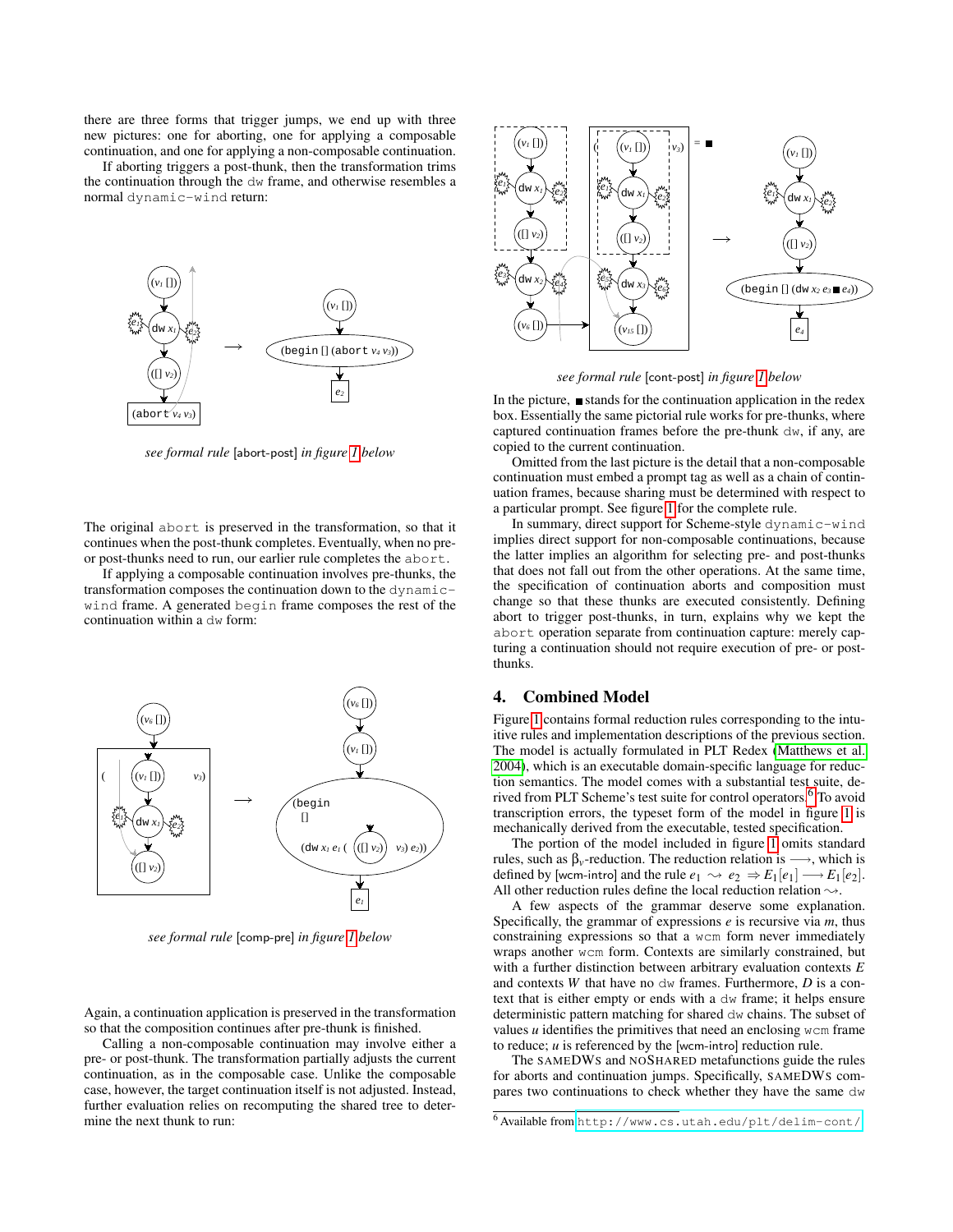| $(\frac{2}{9}v_1v_2v_3)\sim v_2$                                                                                                                                                                                                                                                                                                                                | [prompt-v]   |
|-----------------------------------------------------------------------------------------------------------------------------------------------------------------------------------------------------------------------------------------------------------------------------------------------------------------------------------------------------------------|--------------|
| $(\text{begin } v e_l) \rightarrow e_l$                                                                                                                                                                                                                                                                                                                         | [begin-v]    |
| $(\text{dynamic-wind } (\lambda() e_I) (\lambda() e_2) (\lambda() e_3))$<br>$\rightsquigarrow$ (begin $e_l$ (dw $x_l$ $e_l$ $e_2$ $e_3$ ))<br>where $x_I$ fresh                                                                                                                                                                                                 | [dw]         |
| $(\text{dw } x \, e_1 \, v_1 \, e_3) \sim \text{(\text{begin } e_3 \, v_1)}$                                                                                                                                                                                                                                                                                    | $[dw-v]$     |
| $(*) v_1 W_2[(\text{abort } v_1 v_2)] v_3) \sim \rightarrow (v_3 v_2)$<br>where $W_2 \neq E[(\frac{1}{2} v_I E v)]$                                                                                                                                                                                                                                             | [abort]      |
| $($ dw $x_1 e_1 W_2$ [(abort $v_1 v_2$ )] $e_2$ )<br>$\rightsquigarrow$ (begin $e_2$ (abort $v_1$ $v_2$ ))<br>where $W_2 \neq E[(\frac{1}{2} v_l E v)]$                                                                                                                                                                                                         | [abort-post] |
| $(* v_2 E_2[(wcm w_1 (call / comp v_1 v_2))] v_3)$<br>$\rightsquigarrow$ (* v <sub>2</sub> E <sub>2</sub> [(wcm w <sub>1</sub> (v <sub>1</sub> (comp E <sub>2</sub> )))] v <sub>3</sub> )<br>where $E_2 \neq E[(\&v_2 \mathrel{E} v)]$                                                                                                                          | [call/comp]  |
| $((comp WI[(dw xI eI E2 e2)]) vI)$<br>$\rightsquigarrow$ $\llbracket W_I$ [(begin $e_I$ (dw $x_I e_I$ ((comp $E_2$ ) $v_I$ ) $e_2$ ))]] $\rrbracket_{wcm}$                                                                                                                                                                                                      | [comp-pre]   |
| $((\text{comp }W_l) v_l) \sim \text{H}[W_l[v_l]]_{\text{wcm}}$                                                                                                                                                                                                                                                                                                  | [comp]       |
| $(* v_2 E_2[(wcm w_1 (call/cc v_1 v_2))] v_3)$<br>$\rightsquigarrow$ (% v <sub>2</sub> E <sub>2</sub> [(wcm w <sub>1</sub> (v <sub>1</sub> (cont v <sub>2</sub> E <sub>2</sub> )))] v <sub>3</sub> )<br>where $E_2 \neq E[(\frac{1}{2} \nu_2 E \nu)]$                                                                                                           | [call/cc]    |
| $(* v_2 D_2[E_3[$ (dw $x_1 e_1 W_5[$ ((cont $v_2 D_6[E_4]$ ) $v_1]$ $(e_2)$ ]] $v_3)$<br>$\rightsquigarrow$ (% $v_2 D_2[E_3[$ (begin $e_2$ ((cont $v_2 D_6[E_4]$ ) $v_1$ ))]] $v_3$ )<br>where $D_2[E_3] \neq E[(\frac{1}{2} \nu_2 E \nu)]$ , SAMEDWS( $D_2, D_6$ ),<br>$W_5 \neq E[(\frac{1}{2} \nu_2 E \nu)],$<br>NOSHARED $(E_3[(dw x_1 e_1 W_5 e_2)], E_4)$ | [cont-post]  |
| $(* v_1 D_2[W_3[(\text{cont } v_1 k_1) v_2]]] v_3)$<br>$\rightsquigarrow$ (% $v_1 D_6[W_4[$ (begin $e_1$ (dw $x_1 e_1$ ((cont $v_1 k_1 v_2$ ) $e_2$ ))]] $v_3$ )<br>where $k_1 = D_6[W_4[(\text{dw } x_1 \, e_1 \, E_5 \, e_2)]$ , $D_2[W_3] \neq E[(\text{w } v_1 \, E \, v)]$ ,<br>SAMEDWS $(D_2, D_6)$ ,<br>NOSHARED $(W_3, W_4[(dw x_1 e_1 E_5 e_2)])$      | [cont-pre]   |
| $(* v_1 D_2[W_3[(\text{cont } v_1 D_6[W_4]) v_2)]] v_3)$                                                                                                                                                                                                                                                                                                        | [cont]       |
| $\rightsquigarrow$ (% $v_1 D_6[W_4[v_2]] v_3$ )<br>where $D_2[W_3] \neq E[(\&v_1 E v)],$ SAMEDWS( $D_2, D_6$ ),<br>NOSHARED $(W_3, W_4)$                                                                                                                                                                                                                        |              |
| $(* v_2 E_2[(current-marks v_1 v_2)] v_3)$<br>$\rightsquigarrow$ (* $v_2 E_2[[E_2, v_1, (\text{list})]]_{\text{marks}}] v_3$ )<br>where $E_2 \neq E[(\frac{1}{2} \, v_2 \, E \, v)]$                                                                                                                                                                            | [marks]      |
| $(wcm w v_l) \sim v_l$                                                                                                                                                                                                                                                                                                                                          | $[wcm-v]$    |
| $(wcm ((v_1 v_2)  (v_3 v_4) (v_5 v_6) )$<br>$(call/cm v_3 v_7(\lambda()e_l)))$<br>$\rightsquigarrow$ (wcm $((v_1\,v_2)\,\,(v_3\,v_7)\,(v_5\,v_6)\,)\,e_1)$                                                                                                                                                                                                      | [wcm-set]    |
| $(\text{wcm } ((v_1 v_2) )$ (call/cm $v_3 v_4 (\lambda () e_1))$ )<br>$\rightsquigarrow$ (wem $((v_1 v_2)  (v_3 v_4)) e_1$ )<br>where $v_3 \notin (v_1 \dots)$                                                                                                                                                                                                  | [wcm-add]    |
| $E_l[(u_l v_l ) ] \longrightarrow E_l[(wcm () (u_l v_l ) )]$<br>where $E_l \neq E[(\text{wcm } w \text{ } [])]$                                                                                                                                                                                                                                                 | [wcm-intro]  |

```
e ::= m | (wcm w m)
m ::= x | v | (e e ...) | (begin e e) | (% e e e) | (dw x e e e)
v ::= (\text{list } v \ldots) | (\lambda (x \ldots) e) | (\text{cont } v E) | (\text{comp } E) | dynamic-wind | abort | current-marks
     | \text{cons} | uu ::= call/cc | call/comp | call/cm
w ::= ((v v) ...)
E := W \mid W[\text{d}w \times e \cdot E]W ::= M \mid (wcm w M)M ::= [] | (v ... W e ...) | (begin W e) | (% v W v)
 D ::= [] | E[(dw x e [] e)]
```

|                                                                                                   | SAMEDWS : $E \times E \rightarrow bool$ |
|---------------------------------------------------------------------------------------------------|-----------------------------------------|
| SAMEDWS $(W_1, W_2)$                                                                              | $=$ true                                |
| SAMEDWS( $W_l$ [(dw $x_l e_l E_l e_2$ )], = SAMEDWS( $E_l, E_2$ )<br>$W_2[(dw x_1 e_1 E_2 e_2)])$ |                                         |
| otherwise                                                                                         | $=$ false                               |

|                                                                                                                                       | NOSHARED : $E \times E \rightarrow bool$ |
|---------------------------------------------------------------------------------------------------------------------------------------|------------------------------------------|
| $\vert$ NOSHARED( $W$ <sup>[</sup> (dw $x_l$ e <sub>1</sub> E <sub>1</sub> e <sub>2</sub> )], = false<br>$W_2[(dw x_1 e_1 E_2 e_2)])$ |                                          |
| otherwise                                                                                                                             | $=$ true                                 |

|                                                                                                                            |                    | $\llbracket \bullet \rrbracket_{\text{wcm}} : e \to e$ |
|----------------------------------------------------------------------------------------------------------------------------|--------------------|--------------------------------------------------------|
| $[[e_i]]_{\text{wcm}}$                                                                                                     | $=$ e <sub>1</sub> |                                                        |
| where $e_1 \neq (wcm w e)$                                                                                                 |                    |                                                        |
| $\left\  \left[ \left( \text{wcm}() e_i \right) \right] \right\ $ wcm                                                      | $=$ e <sub>1</sub> |                                                        |
| $\left[ \left[ \left( \text{wcm} \left( (v_1 \, v_2) \, (v_3 \, v_4) \, \ldots \right) \, e_1 \right) \right] \right]$ wcm |                    |                                                        |
| $\vert$ = (call/cm $v_l v_2(\lambda)$ ([(wcm ((v <sub>3</sub> v <sub>4</sub> ) ) $e_l$ )] <sub>wcm</sub> ))                |                    |                                                        |

| $\llbracket \cdot, \cdot, \cdot \rrbracket_{\text{marks}} : E \times v \times e \rightarrow e$                                         |
|----------------------------------------------------------------------------------------------------------------------------------------|
| $[[[], v, e_2]]$ marks<br>$=$ $e2$                                                                                                     |
| $\left[$ (wcm $w_1 E_1$ ), $v_1, e_2$ ) $\right]$ <sub>marks</sub> = $\left[$ $E_1, v_1,$ (cons $v_3 e_2$ ) $\right]$ <sub>marks</sub> |
| where $w_1 = ((v v)  (v_1 v_3) (v v) )$                                                                                                |
| $[(\text{wcm } w_1 E_1), v_1, e_2]_{\text{marks}} = [[E_1, v_1, e_2]]_{\text{marks}}]$                                                 |
| where $v_l \notin \text{Dom}(w_l)$                                                                                                     |
| $[(v E_1 e ), v_1, e_2] _{\text{marks}} = [[E_1, v_1, e_2] _{\text{marks}}]$                                                           |
| $[[(\text{begin }E_l e), v_l, e_2]]_{\text{marks}} = [[E_l, v_l, e_2]]_{\text{marks}}]$                                                |
| $[(\& v E_1 v), v_1, e_2]_{\text{marks}} = [[E_1, v_1, e_2]]_{\text{marks}}]$                                                          |
| $[(\text{dw } x \text{ e } E_1 \text{ e}), v_1, e_2]_{\text{marks}} = [[E_1, v_1, e_2]]_{\text{marks}}]$                               |

<span id="page-9-0"></span>Figure 1. Combined grammar and reduction rules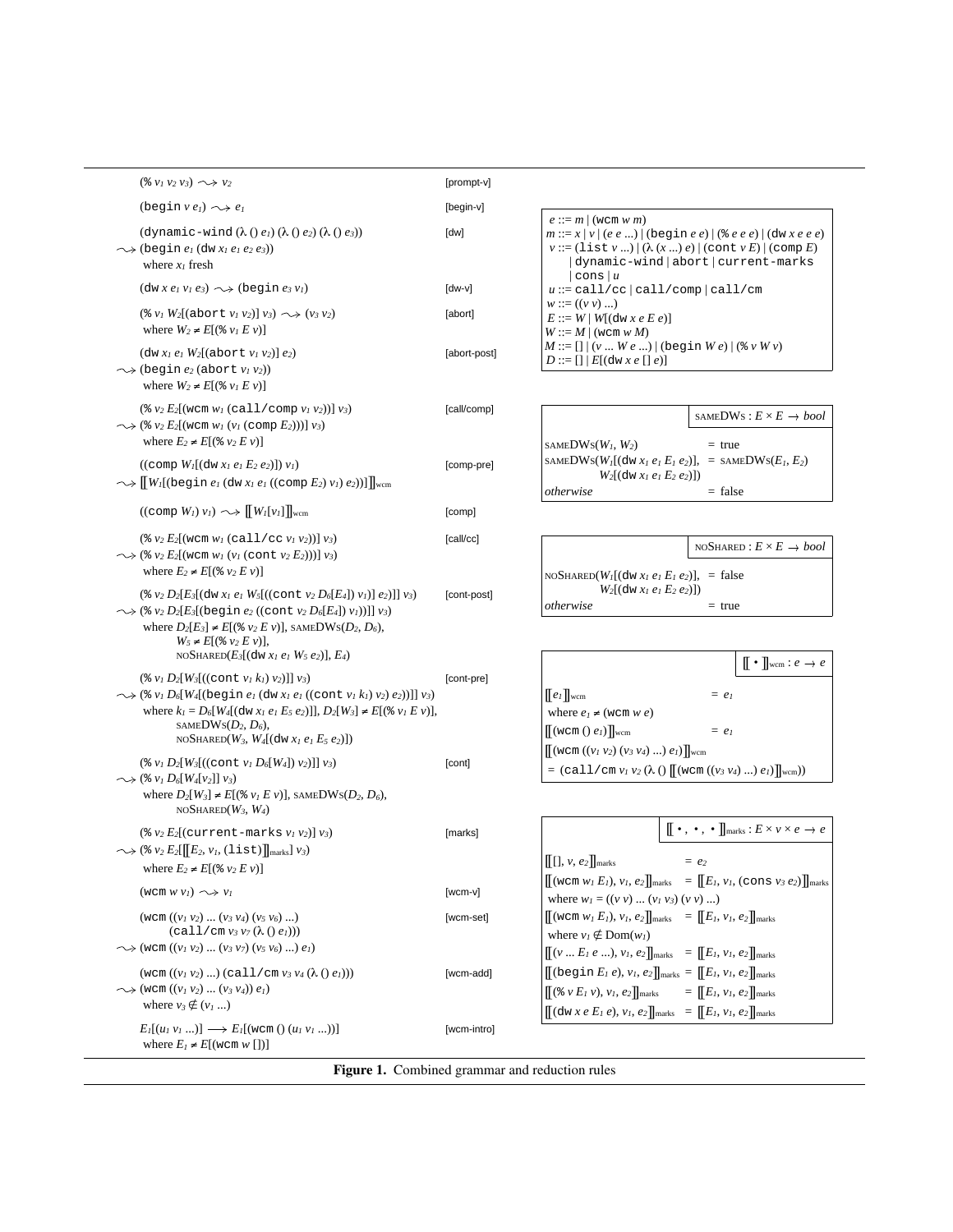frames with the same tags; NOSHARED compares two continuations to make sure that they do not have a common dw prefix.

## 5. Implementation

PLT Scheme version 360 included the first release of our new set of control operators. That release contained several flaws: exception-handler chaining was determined at handler-installation time instead of exception-raise time, and continuation jumping did not properly handle the subtleties of using control operators in dynamic-wind pre- and post-thunks. Aside from one detail discussed below, version 370 (the current release) of PLT Scheme faithfully implements the model and passes its tests.

Naturally, reconciling the tests of the model and implementation exposed a bug that we would not have discovered otherwise. When composing a continuation that was captured in a dynamic-wind pre- or post-thunk, and when the captured continuation includes a different dw frame that is also still in the current continuation at composition time, the implementation failed to run the captured pre-thunk. Only careful inspection of the model's behavior allowed us to see that the implementation's result was incorrect.

The architecture of our implementation is similar to that of [Dy](#page-11-10)[bvig et al.](#page-11-10) [\(2006\)](#page-11-10). To achieve the correct space complexity for continuation composition, our implementation uses continuation marks to discover and eliminate empty continuations for the metacontinuation. Continuation marks, in turn, are implemented with a cache in each continuation frame. This cache enables O(1) amortized access to the first mark for a given tag. This first-mark operation is used to efficiently find a prompt for a given tag.

To simplify the preceding presentation, we have not used the actual names of primitives in PLT Scheme. The table in figure [2](#page-10-0) provides a mapping from the paper forms to the implemented forms. The control.ss library distributed with PLT Scheme provides more succinct names for combinations of these primitives.

In addition to the name changes, the actual implementation uses a distinct class of values for prompt tags, and it defines a default prompt tag. The make-continuation-prompt-tag and default-continuation-prompt-tag procedures produce fresh and default prompt tags, respectively. The latter is the default for call-with-current-continuation's second argument, and a prompt using the default tag wraps every top-level evaluation; thus, Scheme programmers do not need to change existing code that uses continuations.

The default prompt tag is also part of the built-in protocol for exception handling, in that the default exception handler aborts to the default tag after printing an error message. Consistent with this protocol, when an abort handler is omitted for call-withcontinuation-prompt, the default abort handler accepts a single thunk argument that it applies under a new prompt (using the same prompt tag and the same default prompt handler).

The continuation-mark-set-first procedure is like current-marks, but it returns only the first element of the list. Besides finding prompts internally, this operation is useful for accessing dynamic bindings (with amortized constant-time access) for the common case where only the current binding is needed.

Our current implementation differs from the model in one detail and by design: capturing a continuation preserves marks in the immediate continuation frame, instead of omitting them as prescribed in section [3.2.](#page-3-1) PLT Scheme provides a continuation-marks procedure that extract marks from a given continuation, instead of from the current continuation, which makes captured immediate marks accessible when they would be inaccessible otherwise. Although the continuation-marks procedure has been at part of PLT Scheme for years, we have not yet found a use for it which suggests that the operation should be removed, and that our implementation should be adjusted to match the model.

| in paper                  | in PLT Scheme                                                                                                                                                  |
|---------------------------|----------------------------------------------------------------------------------------------------------------------------------------------------------------|
| $\frac{6}{10}$            | call-with-continuation-prompt<br>body is a thunk as the first argument;<br>only the first argument is required;<br>an abort handler can accept multiple values |
| abort                     | abort-current-continuation<br>accepts any number of abort values                                                                                               |
| call/cc                   | call-with-current-continuation<br>only the first argument is required                                                                                          |
| $\text{call}/\text{comp}$ | call-with-composable-continuation<br>only the first argument is required                                                                                       |
| call/cm                   | with-continuation-mark<br>body is an expression instead of a thunk                                                                                             |
| current-marks             | current-continuation-marks<br>only the first argument is required;<br>also: continuation-mark-set-first                                                        |

<span id="page-10-0"></span>Figure 2. Operators in paper versus PLT Scheme

(define (evaluate-from-port port complete-program?) (define tag (default-continuation-prompt-tag)) (define (loop) (let ([expr (get-next-expression port)]) (unless (eof-object? expr) ; Delimit each top-level evaluation: (call-with-continuation-prompt (λ () (eval expr)) tag (if complete-program? ; Load mode: don't continue (λ args (abort-current-continuation tag void)) ; REPL mode: run thunk and continue (λ (thunk) (call-with-continuation-prompt thunk tag)))) (loop)))) ; Catch possible escape in load mode: (call-with-continuation-prompt loop))

<span id="page-10-1"></span>

PLT Scheme provides pre-emptive threads in addition to continuations. Threads can be mostly implemented with continuations, but not without interference from many other constructs [\(Gasbich](#page-11-30)[ler et al. 2003\)](#page-11-30). Fortunately, threads that work with non-composable continuations also accommodate prompts and composable continuations with few additional considerations. Indeed, adding prompts to PLT helped remove a restriction on moving continuations among threads. Nevertheless, one facet of our thread implementation interacts badly with delimited continuations: dynamic bindings created with parameterize, which are inherited by newly created threads, are not consistently delimited by prompts. We expect to fix this problem, which stems from our current data-structure choice.

## 6. Experience

Prompts help isolate a REPL implementation from the expressions that it evaluates, and vice-versa. A text-based REPL must manipulate state that implements a text stream; without prompts, a REPL's implementation is complicated by the possibility that the state-manipulating code might get captured in a continuation. In DrScheme's REPL for graphical programs, the problem is even worse, because expression evaluation requires a callback in a thread that is also used for GUI callbacks. Adding prompts to PLT Scheme allowed us to remove some error-prone code in DrScheme and replace it with a straightforward code that is  $1/3$  as long. We can also more easily experiment with variations of REPL behavior in